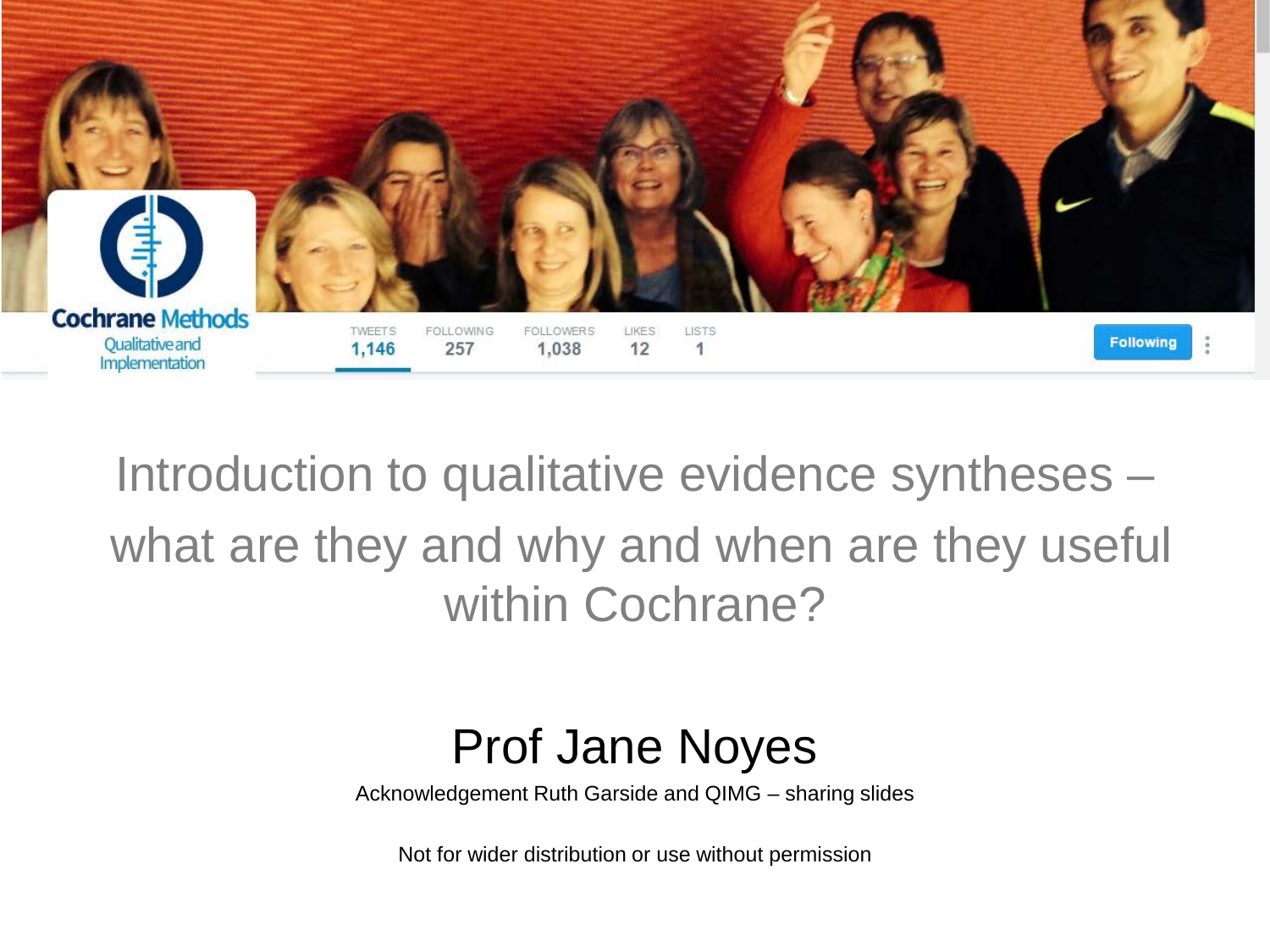### http://qim.cochrane.org/



**Trusted evidence.** Informed decisions. Better health.

Welcome

**Training Resources Resources** 

**Contacting convenors** 

Cochrane Methods

Cochrane Library



#### **Cochrane Qualitative & Implementation Methods Group**

Our focus is on methods and processes involved in the synthesis of qualitative evidence and the integration of qualitative evidence with Cochrane intervention reviews of effects. Our purpose is to advise Cochrane and its network of people on policy and practice and qualitative evidence synthesis, develop and maintain methodological guidance, and provide training to those undertaking Cochrane reviews. From 2012 our mandate has been extended to include methods for undertaking systematic reviews of implementation.

Click here for a Canadian Cochrane Center You Tube Tutorial on Qualitative Evidence Synthesis from our lead convenor Professor Jane Noyes.

Click here for a Seminar on the CERQUAL Tool - a new approach to qualitative evidence syntheses analysis from our lead convenor Professor Jane Noyes..

#### **Current news** from Cochrane

Cochrane.org

**Admin** 

Q

- Coming to Vienna? Join in the Project **Transform activities**
- **Designing a successful** questionnaire: webinars from **Cochrane Training**
- **Cochrane widens its** language scope to Catalan
- **Establishment of the** European satellite of the Cochrane Public **Health Review Group**
- **Match funding to** support Cochrane's 'Podcasts for Parents' project - 9 September

more

#### **New Methodology Articles**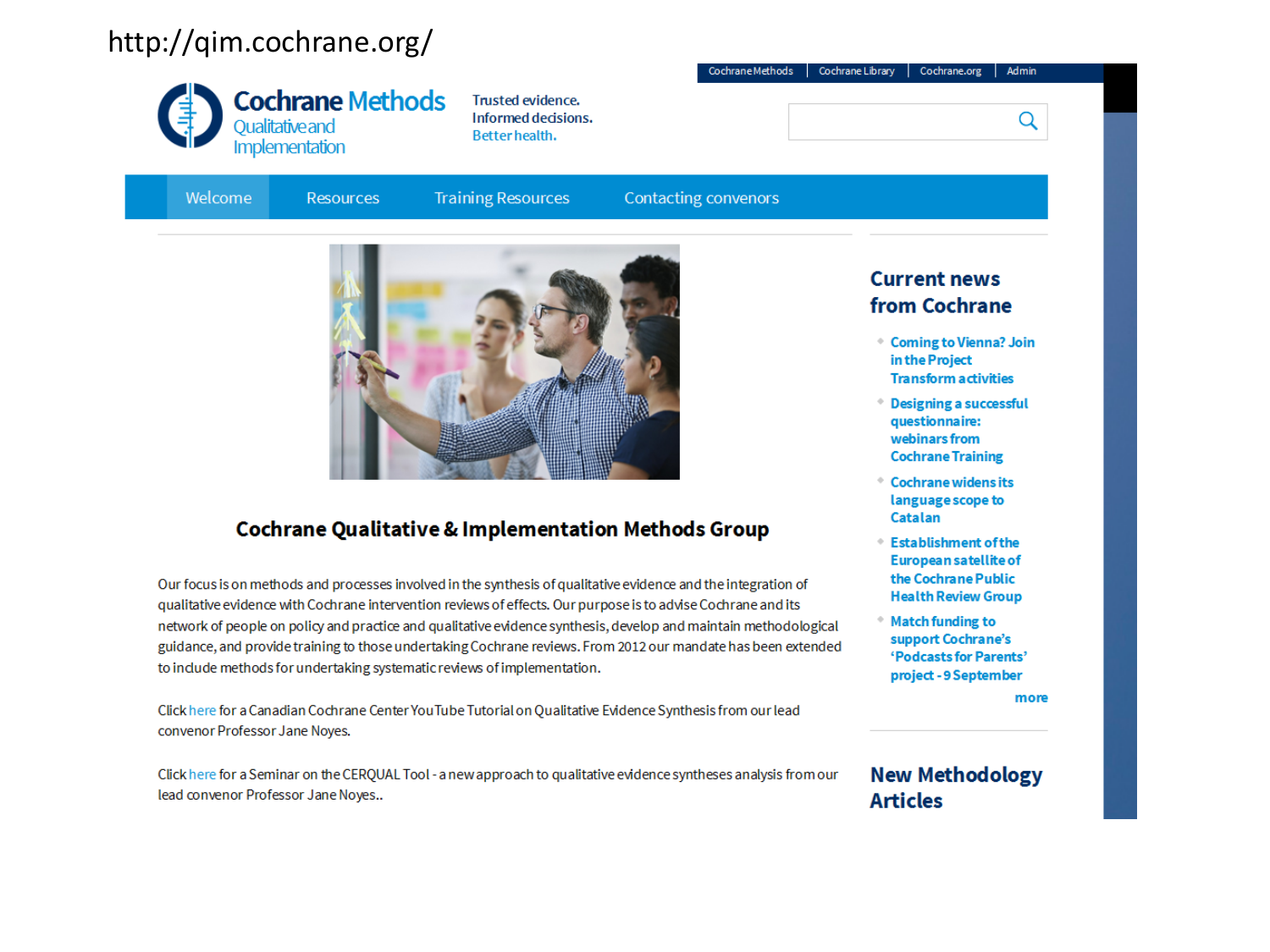## What is qualitative research?

- "explores people's subjective understandings of their everyday lives…….
- …… involves the application of logical, planned and thorough methods of collecting data, and careful, thoughtful and, above all, rigorous analysis."

Source: C Pope & N Mays (2006) *Qualitative research in health care* (p6-9)

### **Qualitative method of data collection and analysis**

Acknowledgement Ruth Garside QIMG – sharing slides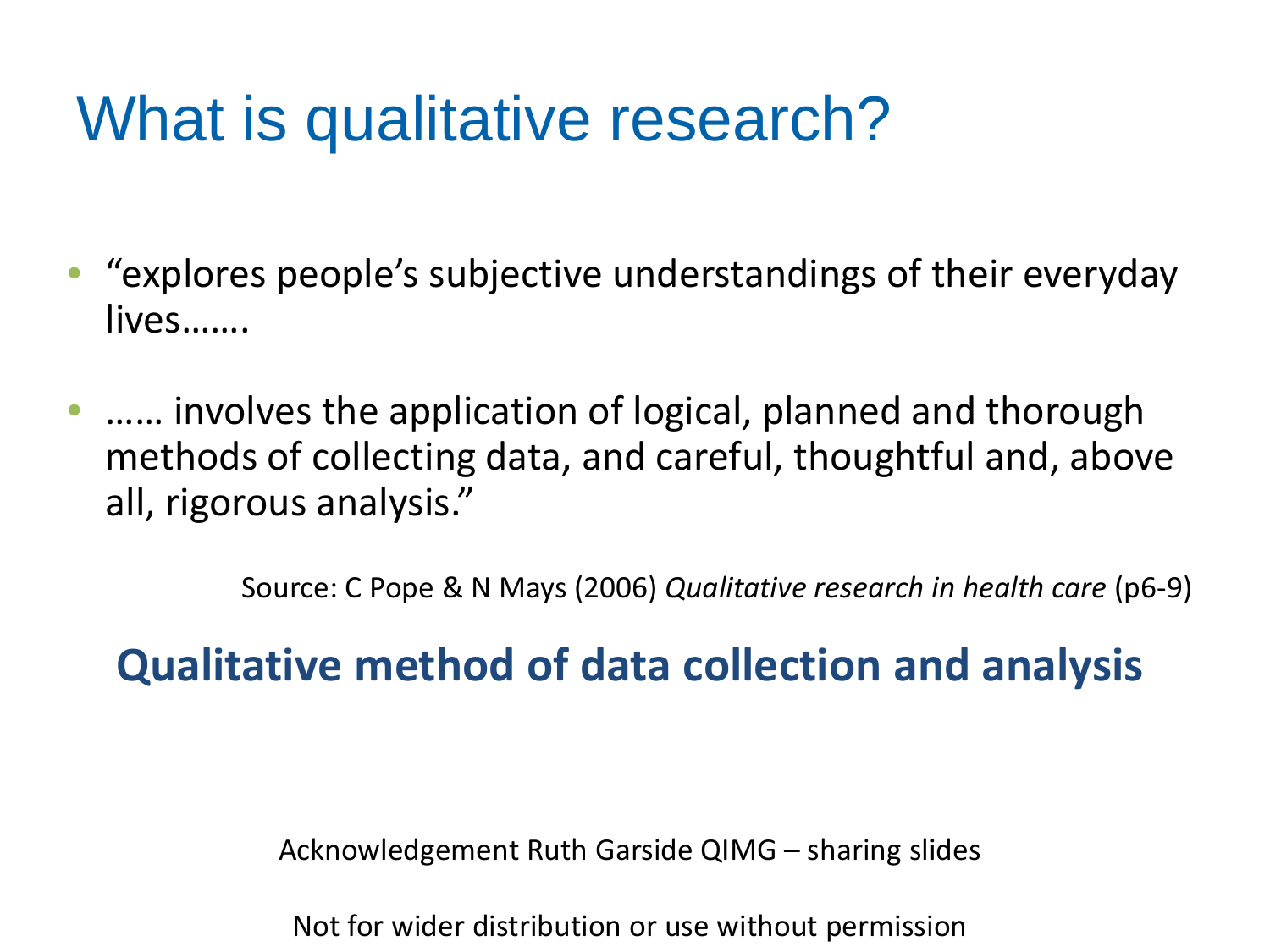## Methods of collecting qualitative data

- Interviews
- Focus groups
- Observations
- Written material
- ……… Other approaches!

Acknowledgement Ruth Garside QIMG – sharing slides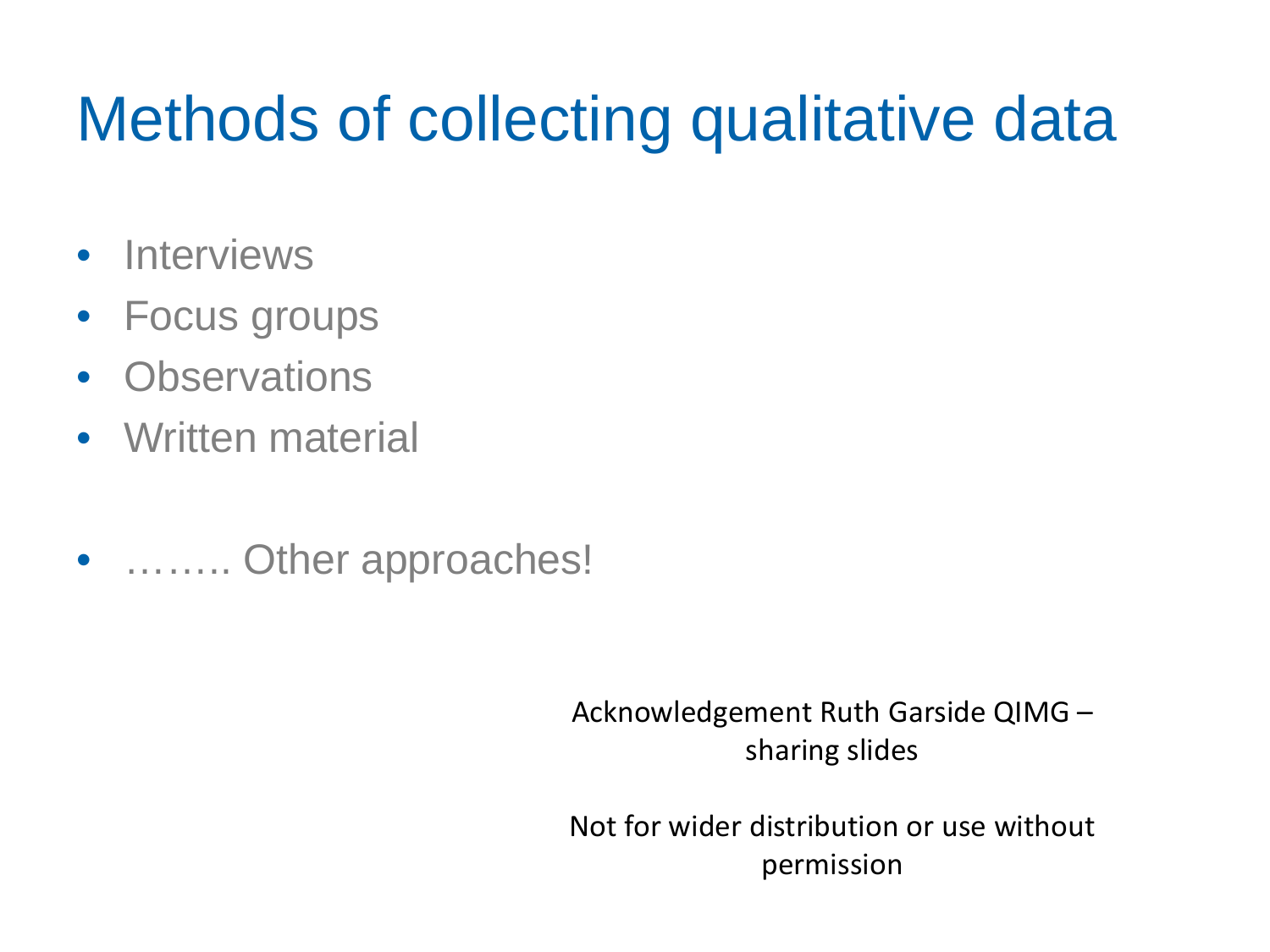## (Some) Methodologies/Methods for analysing qualitative research

- Thematic analysis
- Interpretative phenomenology
- Grounded Theory
- Ethnography
- Discourse analysis
- Conversation analysis

• ……….

Acknowledgement Ruth Garside QIMG – sharing slides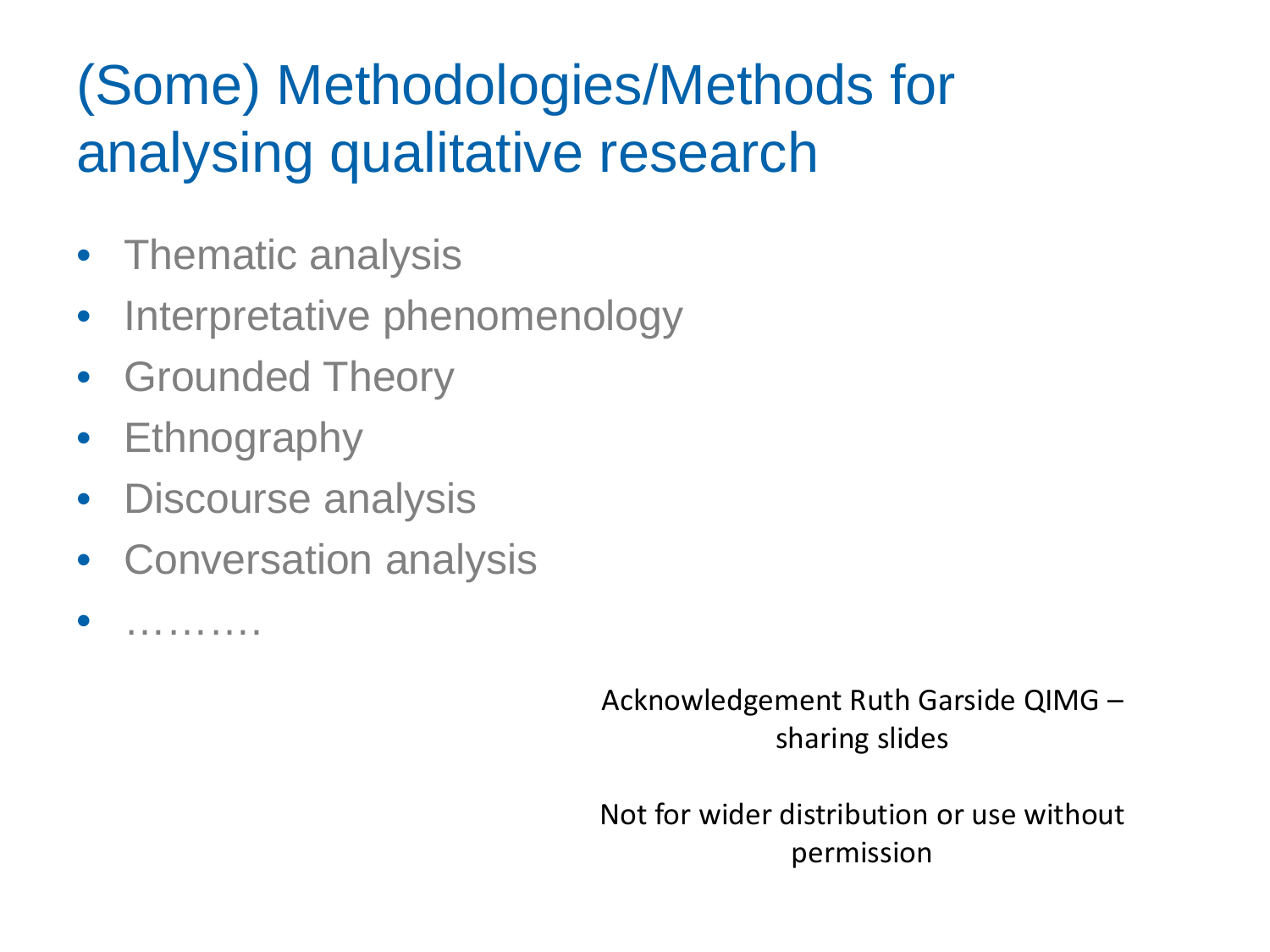## Epistemological and ontological differences

| <b>Quantitative</b>                             | <b>Qualitative</b>                                                               |
|-------------------------------------------------|----------------------------------------------------------------------------------|
| Positivist                                      | Interpretative/constructionist                                                   |
| Numeric data                                    | Textual data                                                                     |
| Truth is singular, "out there" and<br>objective | Truths are social constructs and can be<br>multiple                              |
| <b>Deductive</b>                                | Inductive                                                                        |
| Good research removes bias                      | It's all about perspective.<br>Phenomena are best understood in their<br>context |
| <b>Controlled settings</b>                      | <b>Naturalistic settings</b>                                                     |
| Knowledge is reality                            | Knowledge is interpretation                                                      |

Acknowledgement Ruth Garside & QIMG – sharing slides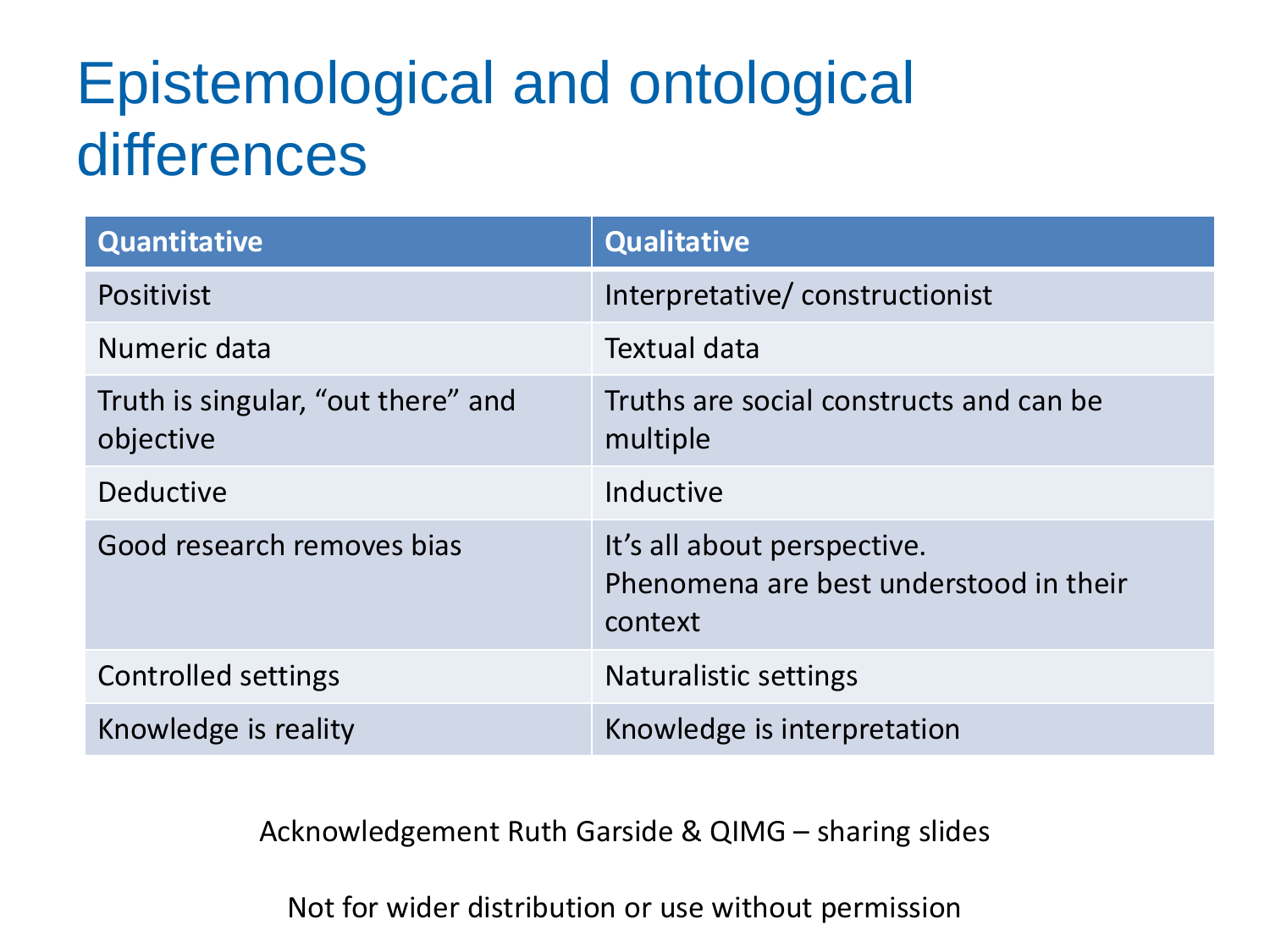## Qualitative inquiry can ask:

- what do people think about having this condition?
- what's their experience of receiving the intervention?
- what is it about this intervention that works?
- for whom does it work?
- under what circumstances does it work?
- why does that matter?

• ………

- will it work around here?
- what's the best way to implement it?

Acknowledgement Ruth Garside QIMG – sharing slides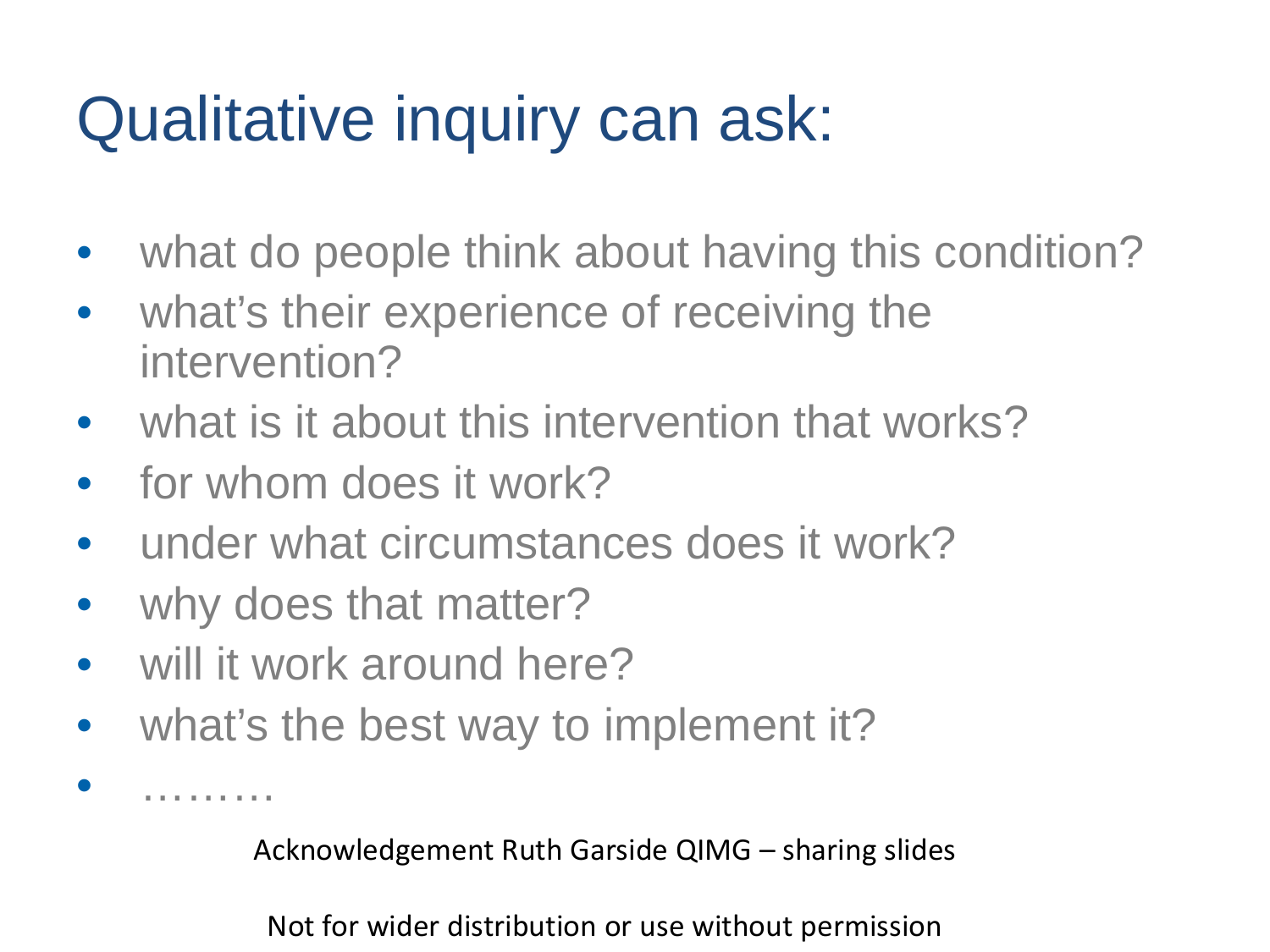## Qualitative inquiry can also ask:

- What are the policy and practice concerns of the intervention (before or alongside questions of effectiveness)?
- What is the nature of problem before we start to plan intervention?
- Which ingredient of the intervention works best? And why it works?
- What happened when implemented?

Acknowledgement Ruth Garside QIMG – sharing slides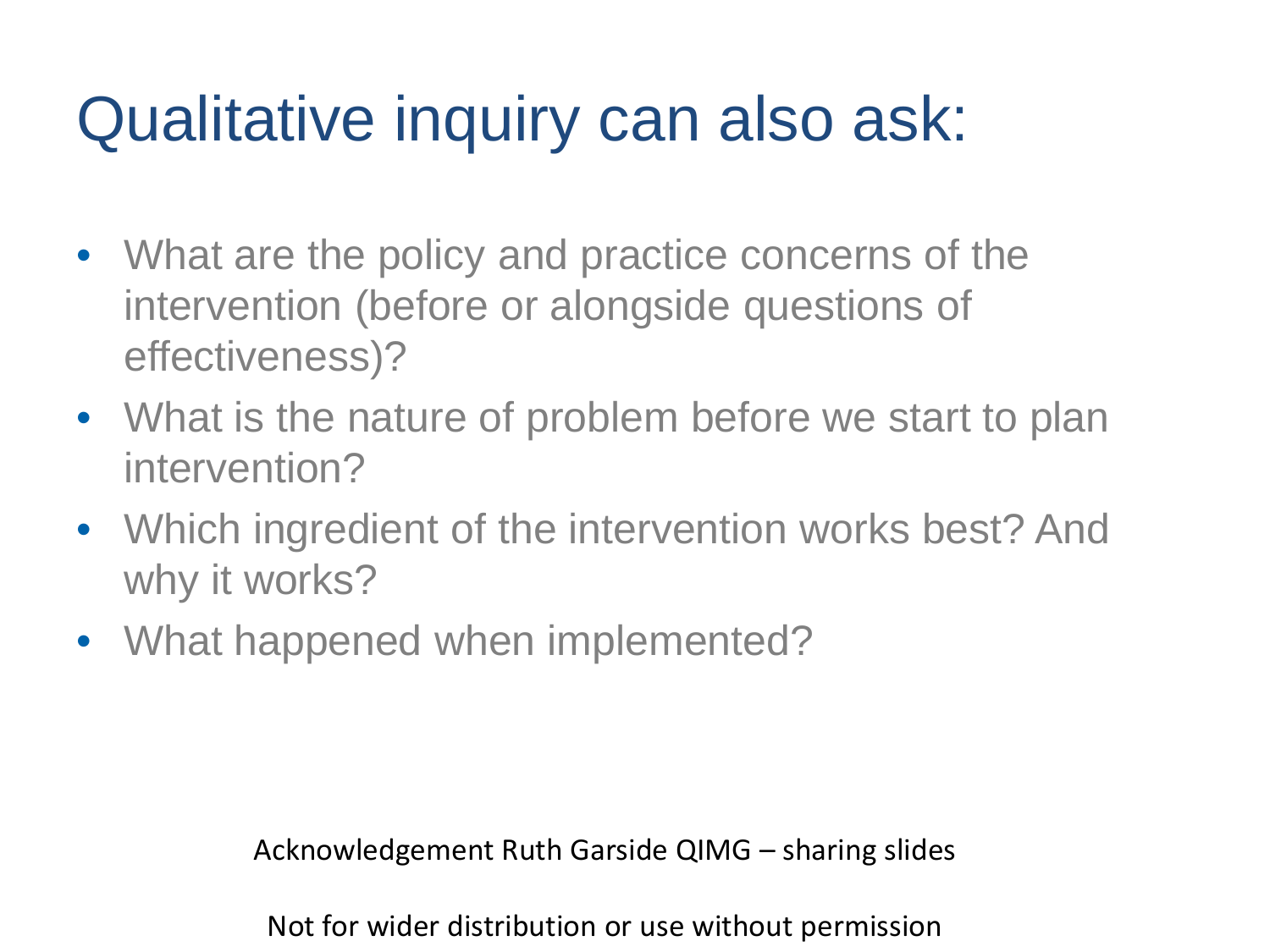

Acknowledgement Ruth Garside QIMG – sharing slides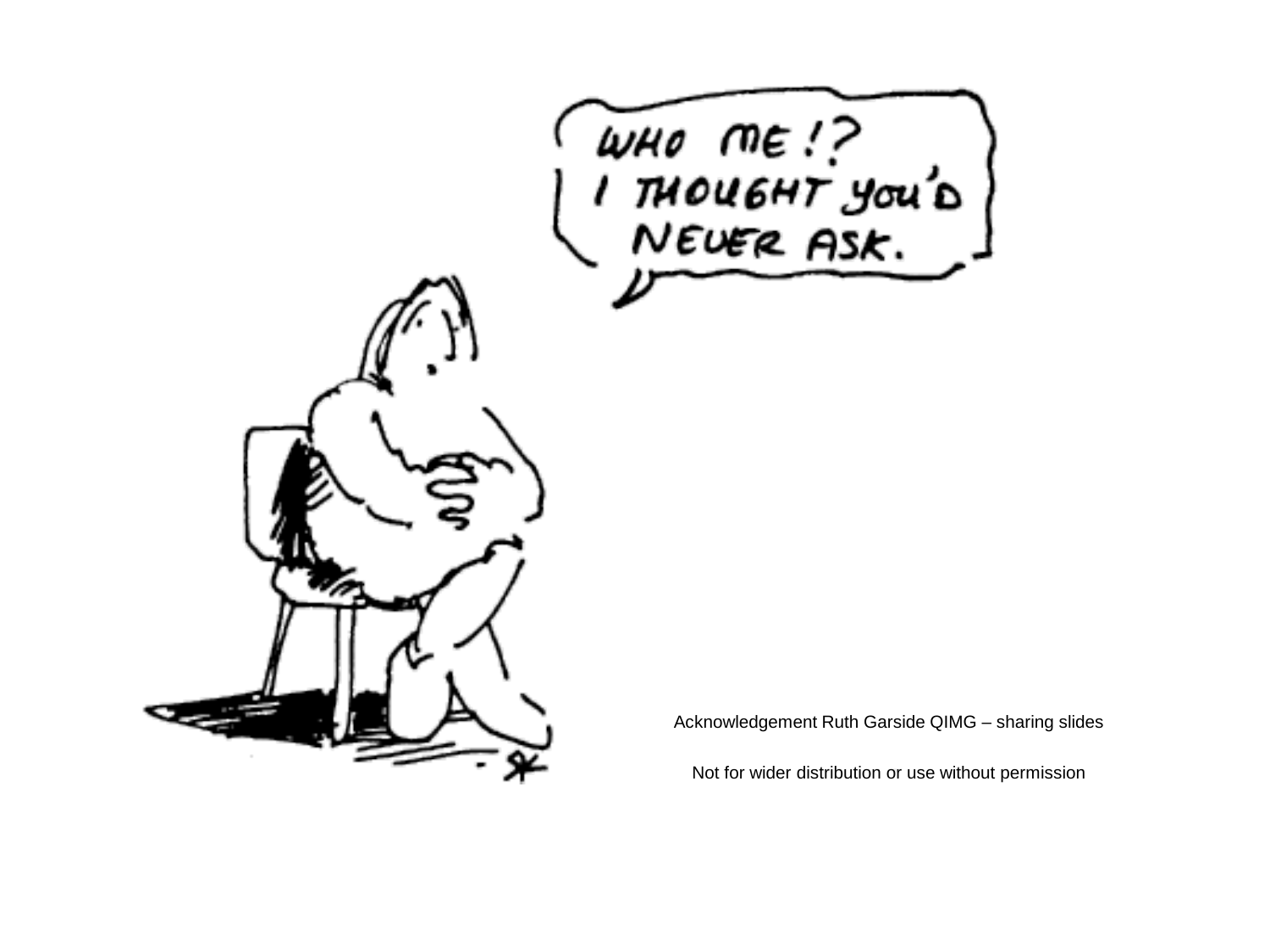## Why synthesise qualitative research?

- **Strategic**
- Less wasteful
- Create more powerful explanations, higher order conceptualisation
- Broader, more encompassing theories (more transferable)
- Belief that it "will yield truths that are better, more socially relevant, or more complete" (Paterson et al, 2001)
- Enhance transferability of findings (potential)
- "invokes some degree of conceptual innovation of the parts as a means of creating the whole" (Strike & Posner, cited by Noblit and Hare)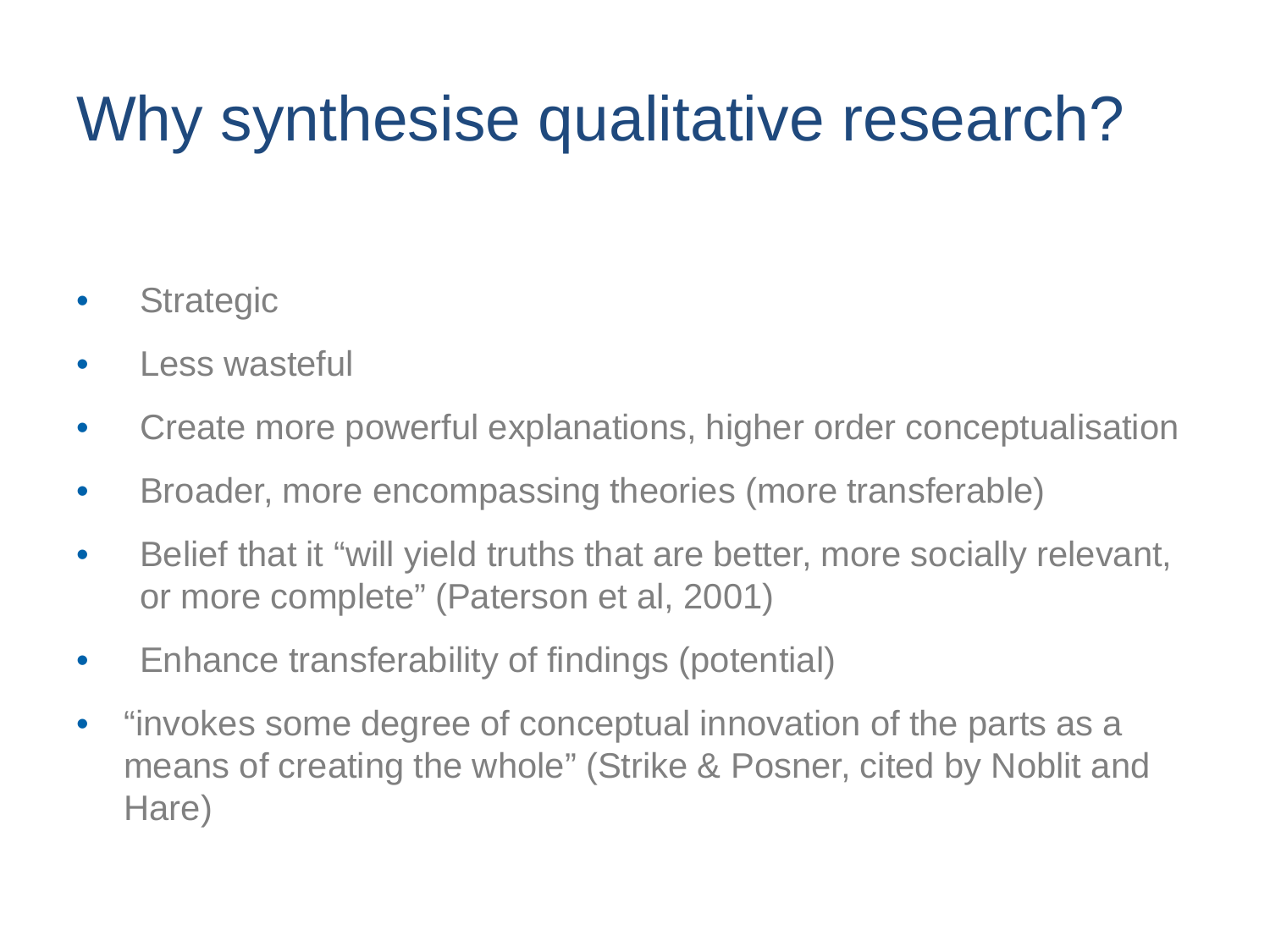# Conducting a QES in (cochrane

- Must be linked with one or more Cochrane intervention reviews
- The imperative for adding a QES must be a priority (or to produce an exemplar)
- The quan/qual review teams can work separately or together
- A QES can be added to a published intervention review

– but the teams must be able to work together to integrate the quan and qual findings at the end in an overarching synthesis.

Acknowledgement Ruth Garside QIMG – sharing slides